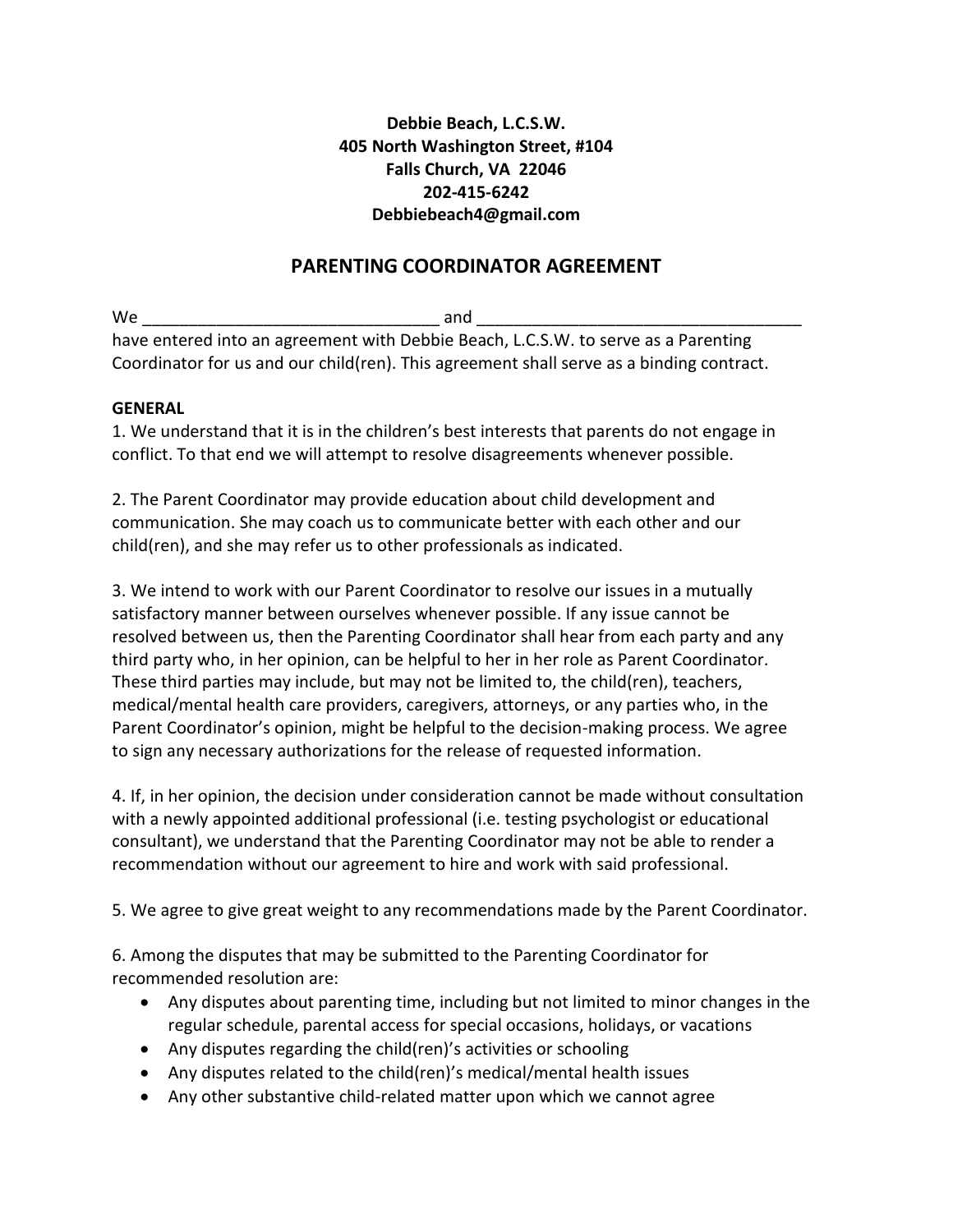### *NOTE: the Parenting Coordinator cannot recommend changes in the primary custody agreement or in the financial agreement, and all decisions are subject to judicial review.*

7. Appointments or telephone contacts with the Parenting Coordinator may be scheduled at the request of either party or of the Parenting Coordinator. All parties agree to make a good faith effort to be available when contacts are requested.

8. Since the appointment of a Parent Coordinator is either court ordered, recommended by a guardian ad litem, or a stipulation between us, we understand that the process is not confidential. We understand that memos to the court and attorneys may be sent by our Parent Coordinator, if requested or if we reach an impasse. Additionally, either party may subpoena Debbie Beach to appear in court.

9. This contract cannot cover all the particulars that may arise in every situation. We understand that the Parenting Coordinator may need to establish new rules and guidelines to fit our unique situation and relationship. The fundamental principles governing all rules and guidelines are 1) minimization of conflict and 2) decision-making in the best interests of the child(ren).

10. The Parent Coordinator may withdraw from her appointment at any time. In that event, the Parenting Coordinator may suggest the names of other potential Parenting Coordinators.

11. Debbie Beach's role as Parenting Coordinator may not be terminated unilaterally by either party. It may be terminated by written agreement of both parties at any time. However, if a court order appointing Debbie Beach as our Parent Coordinator is in effect, it will be the parties' responsibility to take the necessary measures to vacate that appointment. If one party wishes to terminate the services of the Parenting Coordinator over the objections of the other party, an order of the court will be required to remove her.

#### **FEE ARRANGEMENTS**

1. We will be billed at the rate of \$\_\_\_\_\_\_ per hour. \_\_\_\_\_\_\_\_\_\_\_\_\_\_will be responsible for % and  $\blacksquare$  will be responsible for  $\blacksquare$  %. We understand that we will be billed for fees associated with this process, such as, but not limited to, phone contact with the parties and their attorneys, consultations with other professionals, child(ren)'s sessions, reading extensive e-mails, reviewing/preparing reports. Billing will occur in minimum increments of 5 minutes.

Depositions, court testimony, and transportation to the latter will be billed at a rate of \$250 per hour. Fees for depositions and testimony must be received two weeks prior to the scheduled date and will be charged in blocks of five hours including travel (with five hours being the minimum block of time). There will be a minimum one-hour travel time fee assessed for